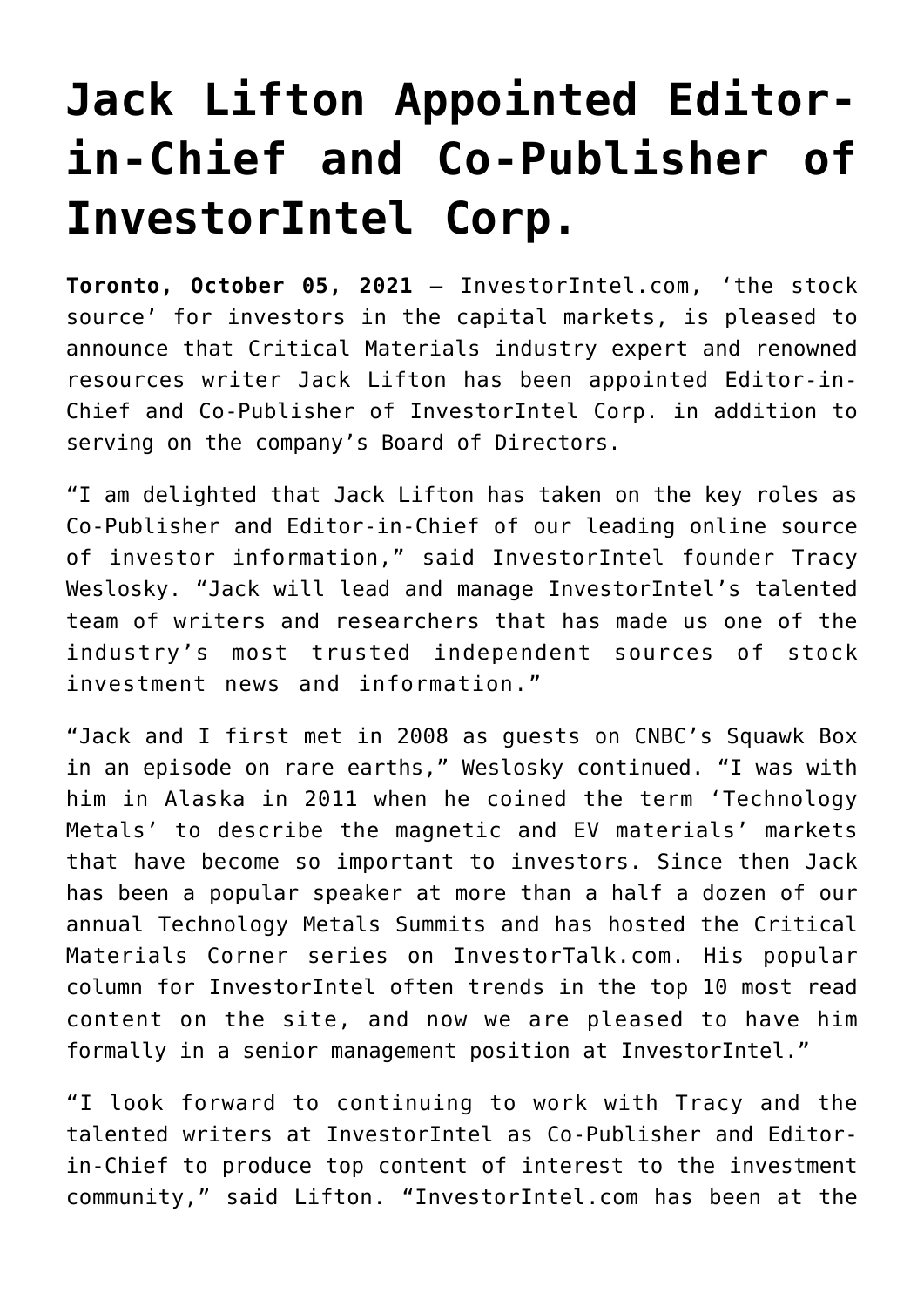forefront of bringing issues and new opportunities to investors for more than a decade through articles and video. I am very pleased to take on these new positions to continue to increase InvestorIntel's reach as a top investor content platform."

Jack Lifton is also the CEO of Jack Lifton, LLC and is a consultant, author, and lecturer on the market fundamentals of technology metals. He is on several technical advisory boards in the mining and metal refining sector and is also a founding co-principal of Technology Metals Research, LLC. He has advised governmental agencies both at home and abroad on metals industries supply chain issues and has done extensive due diligence on mining, refining, and the fabrication of metals for financial institutions globally. He is a member of numerous professional societies and is a frequent speaker at both professional and industry events on both the markets for technology metals and materials, and on the use of new and newly applied technologies for the extraction, refining and fabrication of rare metals and materials.

## **About InvestorIntel Corp.**

Celebrating 20 years in business, **InvestorIntel Corp.** is the Publisher for **InvestorIntel.com**: the stock source for investors in the capital markets. A leading online source of investor information written by top-ranked analysts and business journalists, **InvestorIntel.com** offers an **ii8 System** for public companies seeking to increase brand awareness. The **ii8 System**, which features video interviews with well-known market hosts, also includes access to a Moovly Media Inc. (TSXV: MVY) license for the creation of their own videos and building compelling marketing presentations. Additional benefits include hosting a Q&A driven **InvestorTalk.com** event and daily data-driven market feeds through **InvestorChannel.com**.

For more information, contact Tracy Weslosky @TracyWeslosky,